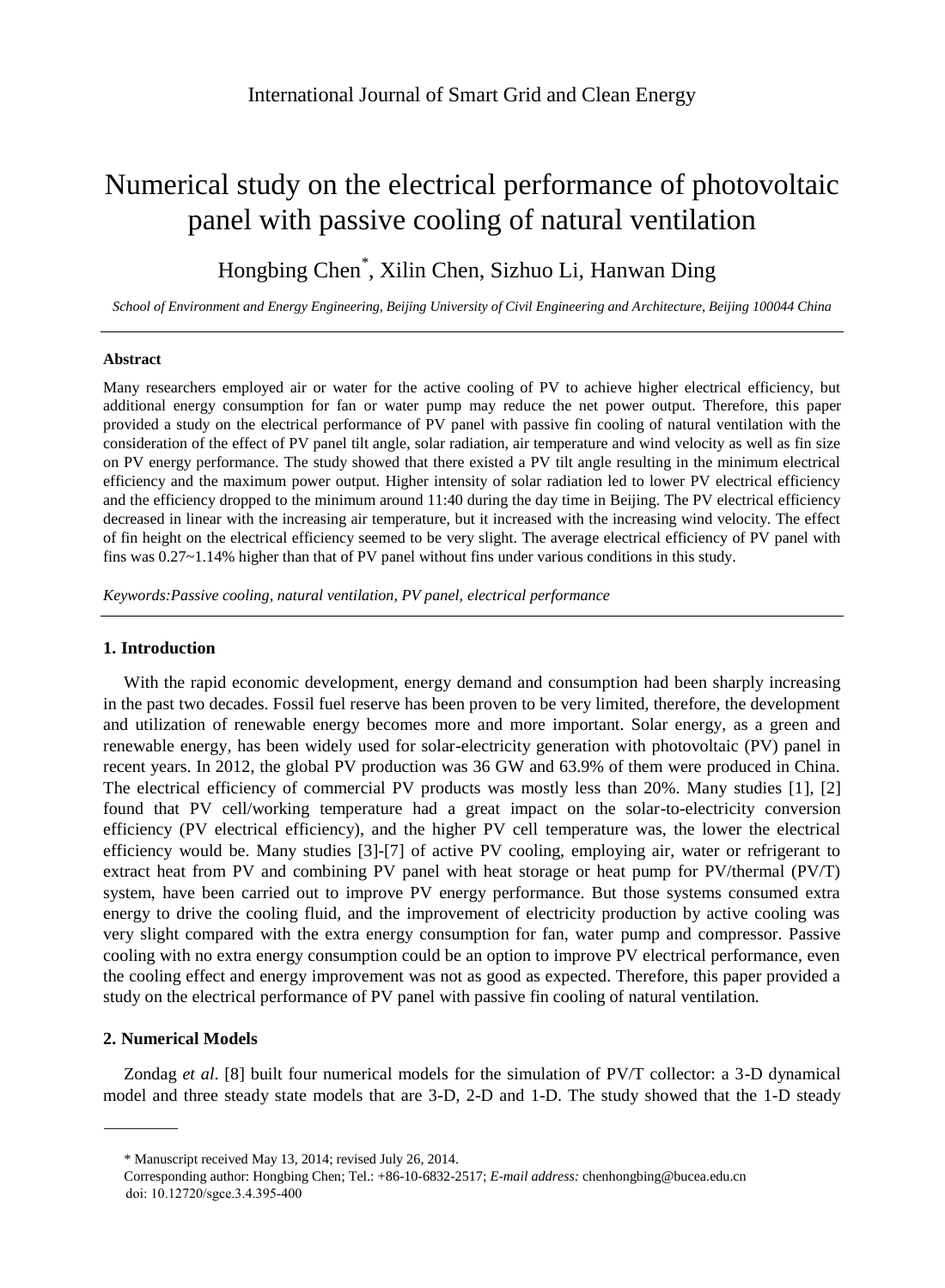state model performed almost as good as the others. Therefore, for this work, the 1-D steady state model was used for the simulation based on the following assumptions:

- The temperature at each layer was well distributed and the geometrical center was selected to be the representive node.
- The contact resistance between each layer was neglected.
- Based on the energy balance analysis of each layer, mathematic models were developed for the numerical simulations of PV energy performance.

The heat balance at the PV panel was given by

$$
0 = I(\beta \tau)_{c} f_{c} A_{p} + I(\beta \tau)_{p} (1 - f_{c}) A_{p} - E + h_{p-m} (T_{m} - T_{p}) A_{p} + h_{p-a} (T_{a} - T_{p}) A_{p} + h_{p-sky} (T_{sky} - T_{p}) A_{p}
$$
 (1)



Fig. 1. Cross-sectional view of part PV panel with cooling fin.

where *I* was solar radiation;  $(\beta \tau)_c$  and  $(\beta \tau)_p$  were the effective absorptances of the solar cells "c" and PV base plate respectively;  $f_c$  was the ratio of cell area to PV panel area;  $A_p$  was the area of PV panel " $p$ "; *E* was the electricity generation;  $h_{p-m}$  was the heat transfer coefficient between " $p$ " and the metal sheet "m";  $h_{p-a}$  was the convective heat transfer coefficient between "*p*" and the surrounding air "*a*";  $h_{p-sky}$  was the radiative heat transfer coefficient between "*p*" and the sky;  $T_m$ ,  $T_p$ ,  $T_a$  and  $T_{sky}$  were the temperature of "*m*", "*p*", "*a*" and the sky respectively.

The electricity generation (W) was given by:

$$
E = \eta_c f_c \left( \beta \tau \right)_{c} I A_p \tag{2}
$$

where  $\eta_c$  was the temperature-dependent electrical efficiency of "c".

$$
\eta_c = \eta_{rc} \Big[ 1 - \beta \Big( T_p - T_{rc} \Big) \Big] \tag{3}
$$

where  $\eta_{rc}$  was the reference electrical efficiency at the reference operating temperature  $T_{rc}$ ;  $\beta$  was the temperature coefficient [9].

$$
h_{p-m} = \frac{1}{R_{p-m}}\tag{4}
$$

 $R_{p-m}$  was the thermal contact resistance between "p" and "m" (0.04 m<sup>2</sup> K/W).

According to Duffie and Beckman [9],

$$
h_{p-a} = 2.8 + 3.0 \times u_{wind} \tag{5}
$$

where  $u_{wind}$  was the wind velocity.

$$
h_{p-sky} = \varepsilon_p \sigma \left( T_p^2 + T_{sky}^2 \right) \left( T_p + T_{sky} \right) \tag{6}
$$

where  $\varepsilon_p$  was the emittance of "*p*";  $\sigma$  was the Stefan-Boltzmann constant.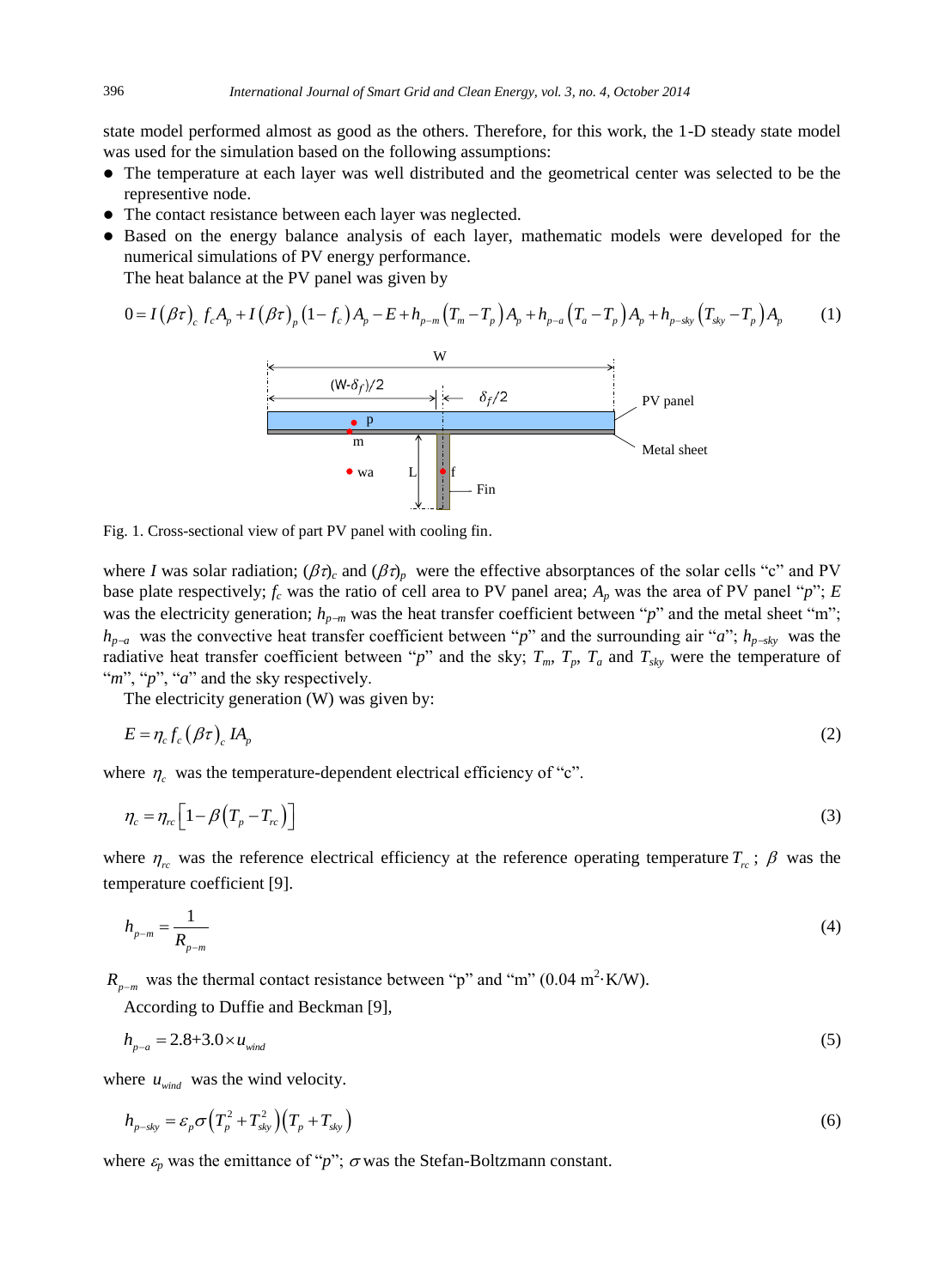*Hongbing Chen et al.: Numerical study on the electrical performance of photovoltaic panel with passive cooling …* 397

$$
T_{sky} = 0.0552 \times T_a^{1.5}
$$
 (7)

The heat balance at the metal sheet was given by:

$$
0 = h_{p-a} \left( T_p - T_m \right) A_{p-m} + h_{m-f} \left( T_f - T_m \right) A_{m-f} + h_{m-wa} \left( T_{wa} - T_m \right) A_{m-wa} \tag{8}
$$

where  $A_{p-m}$  was the contact area between "*p*" and "*m*";  $A_{m-f}$  was the contact area between "*m*" and the fins "*f*";  $A_{m\to\alpha}$  was the contact area between "m" and the warm air "*wa*";  $h_{m-f}$  was the conductive heat transfer coefficient between "m" and "f";  $h_{m-wa}$  was the convective heat transfer coefficient between "m" and "wa";  $T_f$  and  $T_{wa}$  were the temperature of " $f$ " and "wa" respectively.

$$
h_{m-f} = \frac{1}{\frac{x_m A_{m-f}}{2k_m \theta_m L} + \frac{y_f A_{m-f}}{k_f \theta_f L}}
$$
(9)

$$
x_m = W/4 \tag{10}
$$

$$
y_f = L/2 \tag{11}
$$

where  $k_m$  was the thermal conductivity of "m" (200 W/(m·K));  $\theta_m$  was the thickness of "m" (2 mm); *L* was the height of "*f*" (80 mm);  $k_f$  was the thermal conductivity of "f" (210 W/(m·K));  $\theta_f$  was the thickness of "*f*" (2 mm); W was the width of "*p*" (10 mm).

$$
h_{m-wa} = \frac{2k_m h_{p-a}}{2k_m + \theta_m h_{p-a}}
$$
(12)

The heat balance at the fin was given by:

$$
0 = h_{m-f} \ T_{k} \ -T_{f} \ A_{m-f} + h_{f-wa} \ T_{k} \ -T_{f} \ A_{f-wa} \tag{13}
$$

where  $h_{f-wa}$  was the convective heat transfer coefficient between "f" and "wa" and was given by

$$
h_{f-wa} = \frac{2k_f h_{p-a}}{\delta_m h_{p-a} + 2k_f} \tag{14}
$$

The heat balance for the warm air between the fins was given by:

$$
0 = h_{m-wa} (T_m - T_{wa}) A_{m-wa} + h_{f-wa} (T_f - T_{wa}) A_{f-wa} + m_{wa} c (T_a - T_{wa})
$$
\n(15)

where  $m_{wa}$  was the mass flow of "*wa*"; *c* was the specific heat capacity of air.

The location of Beijing was selected for study in this paper. To simplify the calculation and analysis, the time point, 12:00 on October 15th, was employed for numerical simulation. The solar radiation on tilt front surface of PV panel was given by [10]

$$
I = I_b \begin{pmatrix} \cos S \cdot \sin \phi \cdot \sin \delta + \cos S \cdot \cos \phi \cdot \cos \delta \cdot \cos \omega + \sin S \cdot \sin \gamma \cdot \cos \delta \cdot \sin \omega \\ + \sin S \cdot \sin \phi \cdot \cos \delta \cdot \cos \omega \cdot \cos \gamma - \sin S \cdot \cos \gamma \cdot \sin \delta \cdot \cos \phi \end{pmatrix} + I_d \begin{pmatrix} \cos S \\ \cos \frac{S}{2} \end{pmatrix}^2
$$
 (16)

where  $I_d$  was the diffuse radiation on horizontal surface;  $I_b$  was the direct radiation on horizontal surface; *S* was the angle between the inclined plane and the horizontal plane (30°);  $\phi$  was the geographical latitude (39.80<sup>o</sup> in Beijing);  $\delta$  was the solar latitude (-9.60);  $\omega$  was hour angle (0<sup>o</sup> at 12:00);  $\gamma$  was the azimuth angle (15<sup>o</sup>);  $\alpha_s$  was the solar elevation.

$$
I_d = C_1 \left( \sin \alpha_s \right)^{c_2} \tag{17}
$$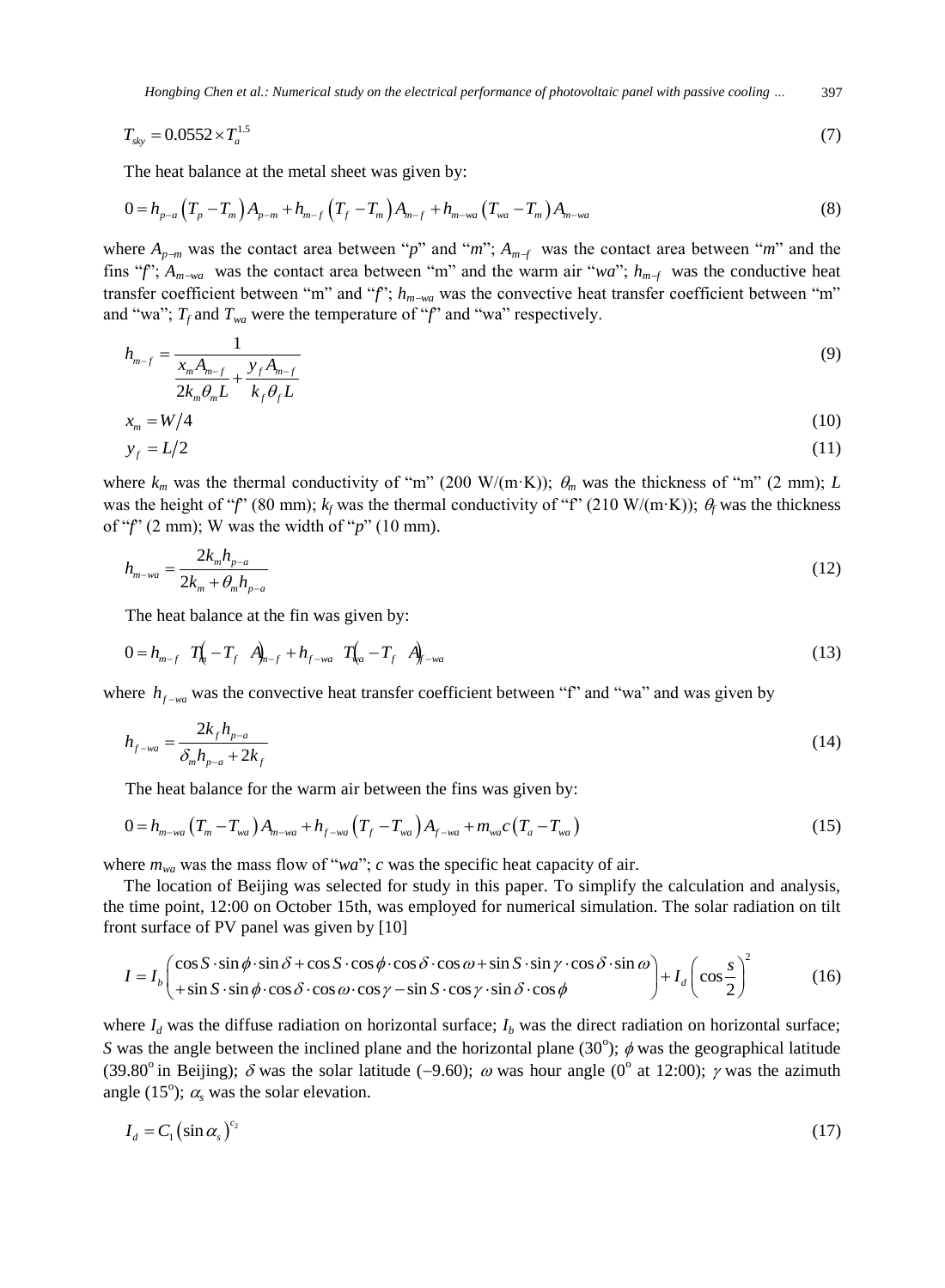$$
\delta = 23.45 \sin \left( \frac{2\pi d}{365} \right) \tag{18}
$$

 $\sin \alpha = \sin \phi \cdot \sin \delta + \cos \phi \cdot \cos \delta \cdot \cos \omega$  (19)

#### **3. Result and Analysis**

#### *3.1. Effect of PV panel inclination on the electrical efficiency*

Fig. 2 showed the variation of PV electrical efficiency under different tilt angle of PV panel. It can be seen from Fig. 2 that the electrical efficiency dec reased to the lowest point and then increased slightly with the increasing PV panel tilt angle. For PV panel with fins, the electrical efficiency was 14.7% responding to the tilt angle of 20°. It decreased with the increasing tilt angle and reached the minimum of 14.6% at the tilt angle of 45°. After that, the electrical efficiency turned to increase and reached 14.63% as the tilt angle increased to  $60^{\circ}$ . The average electrical efficiency was 14.6%. For PV panel without fins, the electrical efficiency was  $14.5\%$  responding to the tilt angle of  $20^\circ$ . It decreased with the increasing tilt angle and reached the minimum of  $14.3\%$  at the tilt angle of  $45^\circ$ . After that, the electrical efficiency turned to increase and reached  $14.4\%$  as the tilt angle increased to  $60^\circ$ . The average electrical efficiency was 14.4%. It can be concluded from Fig. 2 that the PV cooling fins led to an average efficiency increase by 0.27% in this case.



Fig. 2. Variation of electrical efficiency with PV panel tilt angle.

#### *3.2. Variation of electrical efficiency during the day time*



Fig. 3. Variation of electrical efficiency during the day time.

Fig. 3 showed the variation of PV electrical efficiency during the day time. It can be seen from Fig. 4 that the PV electrical efficiency decreased to the minimum before noon and then increased in the afternoon. For PV panel with fins, the electrical efficiency reduced from 15.7% at 8:00 to 14.9% at 12:00,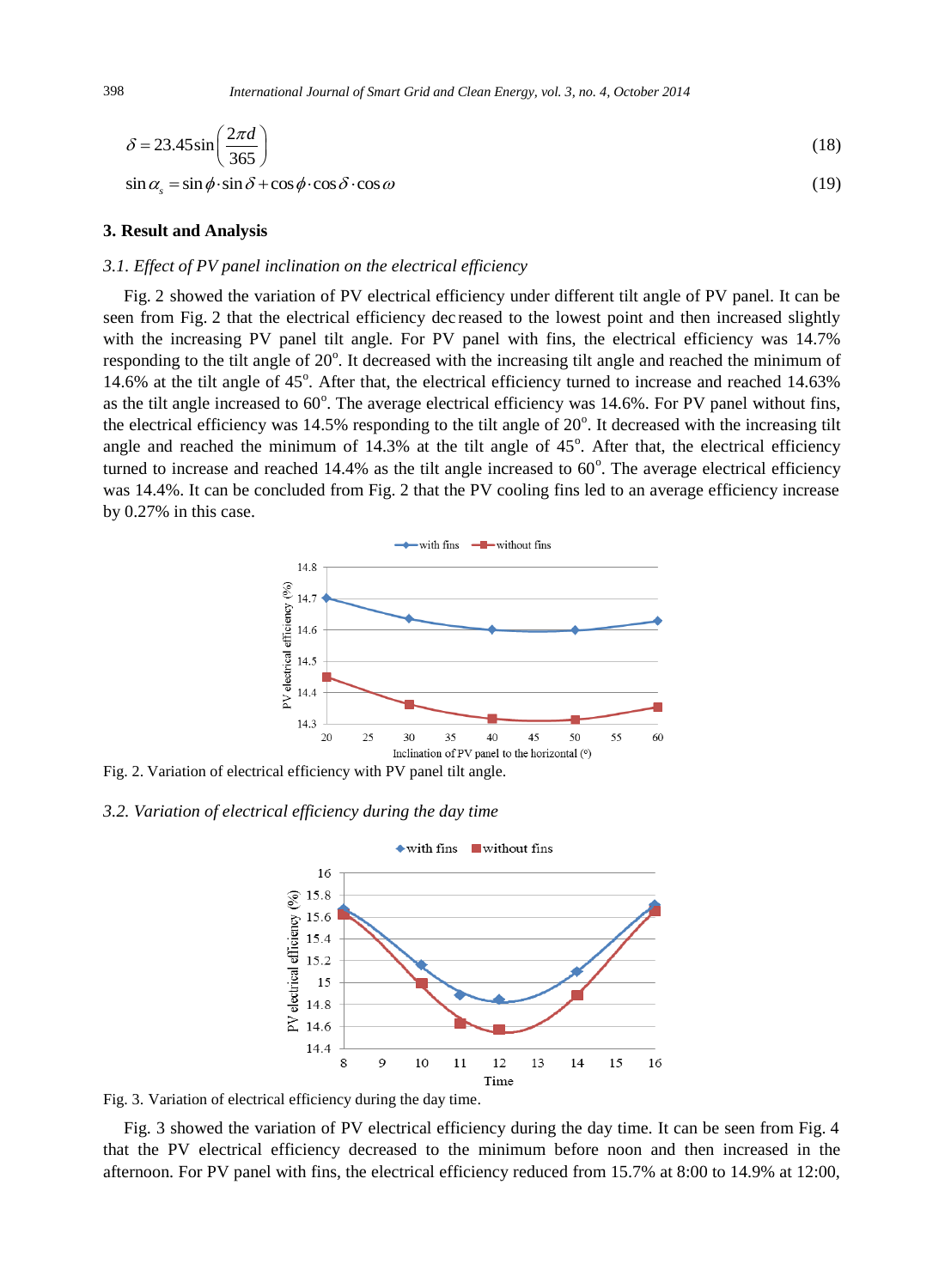while it increased to 15.7% at 16:00. It reached the minimum of 14.8% around 11:40. The average electrical efficiency was 15.2%. For PV panel without fins, the efficiency decreased from 15.6% at 8:00 to 14.6% at 12:00, while it increased to 15.7% at 16:00. At about 11:40, it reached the minimum of 14.6%. The average electrical efficiency was 15.1%, 0.17% lower than that of PV with fins relatively.

#### *3.3. Effect of air temperature on the electrical efficiency*

Fig. 4 showed the variation of PV electrical efficiency under different air temperature. It can be seen from Fig. 4 that the efficiency decreased in linear with the increasing air temperature. As the air temperature increased from 269.15K to 299.15K, the electrical efficiency decreased from 16.0% to 14.0% for PV panel with fins, while from 15.7% to 13.7% for PV panel without fins. Every 10K air temperature increase led to an electrical efficiency decrease by 0.7%. The average electrical efficiency of PV panel with fins was 0.28% higher than that of PV panel without fins.



Fig. 4. Variation of electrical efficiency with air temperature.

#### *3.4. Effect of PV panel inclination on electrical efficiency*

Fig. 5 showed the variation of PV electrical efficiency under different wind velocity. Higher wind velocity led to better fin cooling and consequently better PV electrical performance. The electrical efficiencies were 14.6% and 14.4% for PV panel with and without fins respectively at the wind velocity of 3 m/s. As the wind velocity increased to 6 m/s, the efficiencies increased to 14.9% and 14.8% respectively. With every 1m/s increase of wind velocity, the efficiency increased by 0.08% and 0.14%, respectively.



Fig. 5. Variation of electrical efficiency with wind velocity.

## **4. Conclusions**

The paper presented a numerical study on the electrical performance of PV panel with passive cooling of natural ventilation. Numerical models were developed to investigate the effect of PV panel tilt angle, solar radiation, air temperature and wind velocity as well as fin size on the electrical efficiency and power